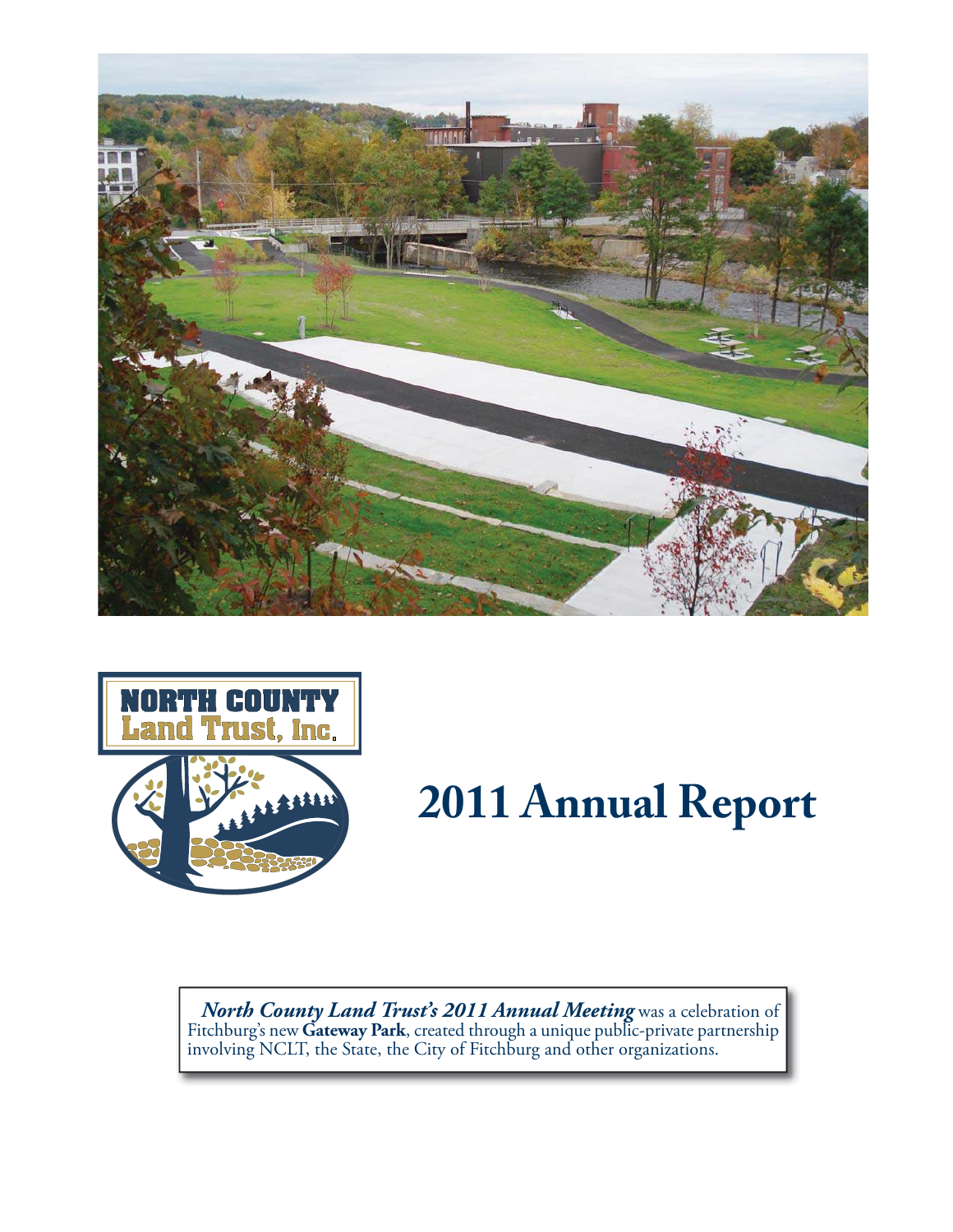

# **2011 ANNUAL MEETING A Celebration of Gateway Park**

NCLT's 2011 Annual Meeting was an opportunity to celebrate the opening of Gateway Park, the culmination of years of effort by North County Land Trust, The Trustees of Reservations and other members of the Fitchburg Greenway Committee to create a riverfront park on this former mill site.



*NCLT members, Directors and friends gathered under the tent to view exhibits and keep warm!*





*Mayor Lisa Wong and Fitchburg Greenway Committee member, Marion Stoddart were among the hardy participants, undeterred by the weather.*

The Annual Meeting was a community event, with outreach provided by teens from the **Fun 'n FITchburg** community wellness program. Despite unseasonably cold weather, neighborhood residents joined NCLT members and friends to enjoy tours of the park and an exciting nature program.

The Birds of Prey Exhibition, featuring Tom Ricardi and a spectacular group of birds from Mass. Birds of Prey Rehabilitation Center, was a big hit with families and children.

*A peregrine falcon flaps its wings.* 



*In an unusual occurrence, a red tailed hawk perched in a nearby tree to watch the Exhibition, featuring* 



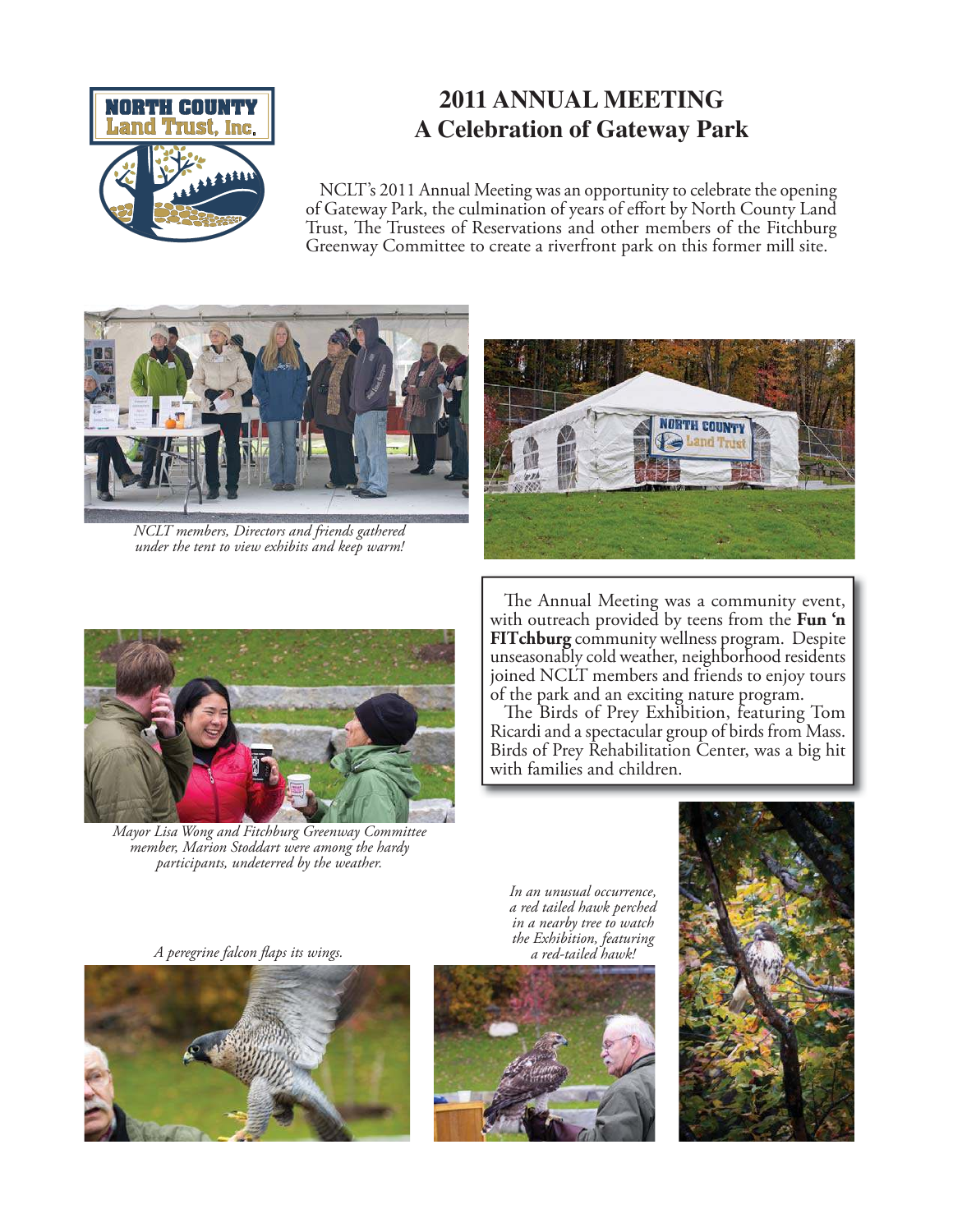## **Fitchburg's Gateway Park**

*A vision realized*

It began almost 10 years ago, with a Vision shared by North County Land Trust and other members of the Fitchburg Greenway Committee, who saw in a burned and abandoned mill site on the Nashua River a new riverfront park.

#### *From North Nashua River Master Plan 2004*

*"Sketch of potential mixed-use mill redevelopment at Sheldon Street with paths along both sides of the river. The vacant Sheldon Street parcel is shown as a park, with the stream (currently in a culvert) opened up to daylight. Handsome mills along the river would make excellent housing or offi ce space, while also providing an opportunity for river edge open space and a natural vegetated buffer along the river. A walkway easement behind the Premier Box Co. building is (part of the City's redevelopment permit)..."This site is a natural conduit to the Crocker Conservation Area only a half mile to the north.*"

#### *The Knoll Addition to Gateway Park*

Before Gateway Park was completed, NCLT, TTOR and the Fitchburg Greenway Committee helped the City of Fitchburg to acquire a 7-acre wooded knoll overlooking the park. NCLT was awarded a state grant to purchase this land from *Fidelity Bank*, which generously agreed to sell it for half its value. The Knoll was given to the City of Fitchburg in 2011 as an addition to Gateway Park.







*Gateway Park walkways link to a riverfront trail that runs 1/2 mile upstream and loops back to the park via a trail easement on the other side of the river in front of the renovated Premier Box mill.*

#### *Gateway Park Conservation Restriction and Fund*

North County Land Trust and The Trustees of Reservations jointly hold a Conservation Restriction on Gateway Park, including the Knoll addition, which insures that the land is always kept as a park. The City of Fitchburg owns Gateway Park and it is managed by the Board of Park Commissioners.

North County Land Trust and TTOR are Advisors to the Gateway Park Fund, established with a generous donation from *WDC Construction, Inc.*, sellers of the Gateway Park site, and held by the Community Foundation of North Central Massachusetts.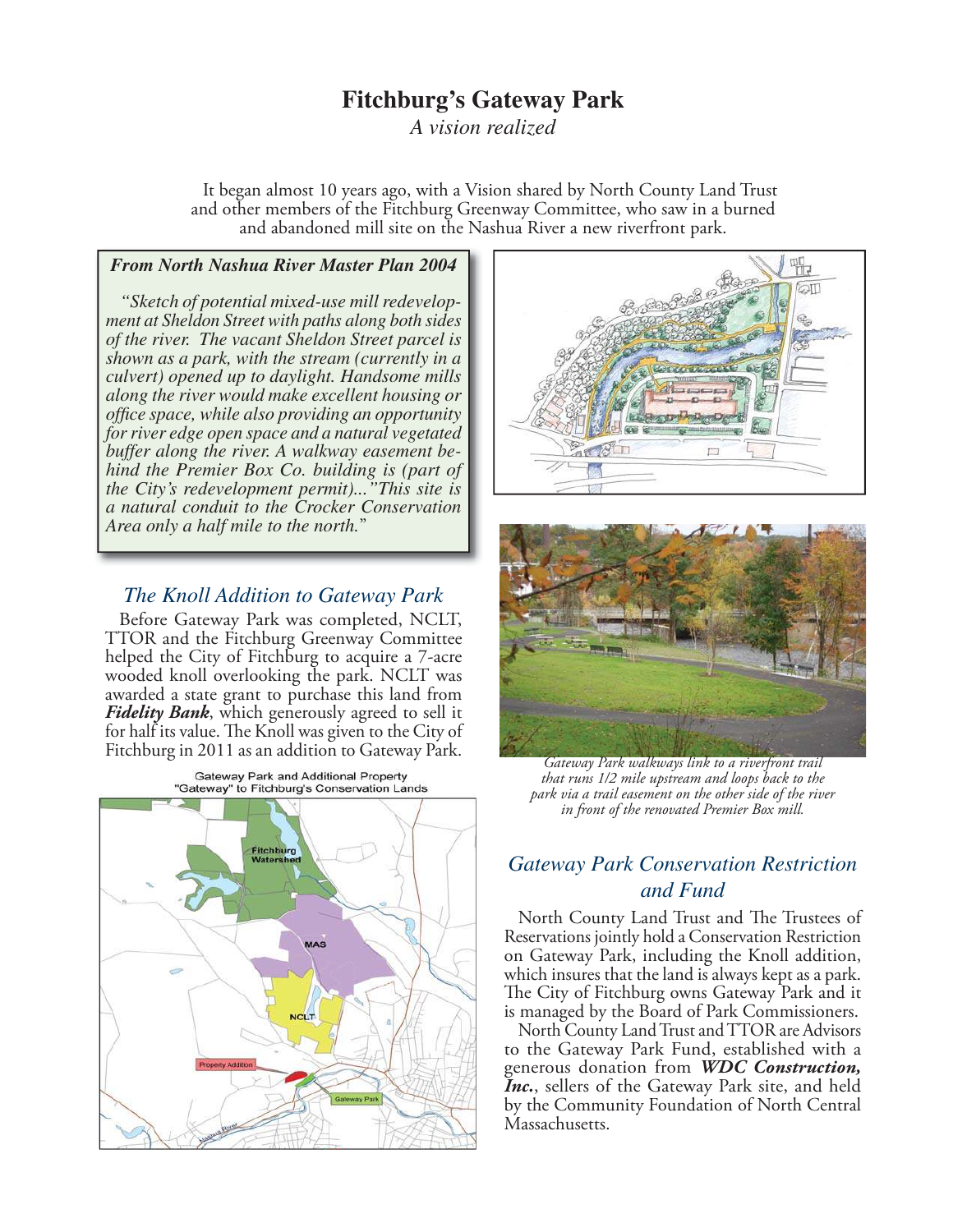## **Land Conservation Projects - 2011**

*Quabbin Reservoir to Wachusett Mountain Forest Legacy Project*



The Q2W Project is the work of a unique partnership of non-profit organizations, municipal governments and the Mass. DCR Division of Water Supply Protection. The project seeks to protect a total of 3,275 acres in 6 communities. As one of the Partners, North County Land Trust submitted 12 of the 25 Tracts of land included in the Quabbin to Wachusett Forest Legacy application, totaling 1,474 acres.

## *Protecting Fitchburg's Southern Water Supply Watershed*

In addition to protecting Boston's drinking water, Q2W protects land in Fitchburg's southern water supply watershed, in Hubbardston (tract 3) and Princeton (tract 23).

| <b>TOWN</b>  | <b>TRACT</b>   | <b>ACRES</b> |
|--------------|----------------|--------------|
| Hubbardston  |                |              |
|              | $\cdot$ 2      | 255          |
|              | 3              | 205          |
|              | 5              | 65           |
|              | 12             | 81           |
|              | 13             | 85           |
|              | 16             | 16           |
|              | 21             | 13           |
|              | 24             | 221          |
|              | 25             | 331          |
| Westminster  |                |              |
|              | $\overline{7}$ | 74           |
|              | 18             | $15 -$       |
| Princeton    |                |              |
|              | 23             | 113          |
| <b>TOTAL</b> |                | 1474         |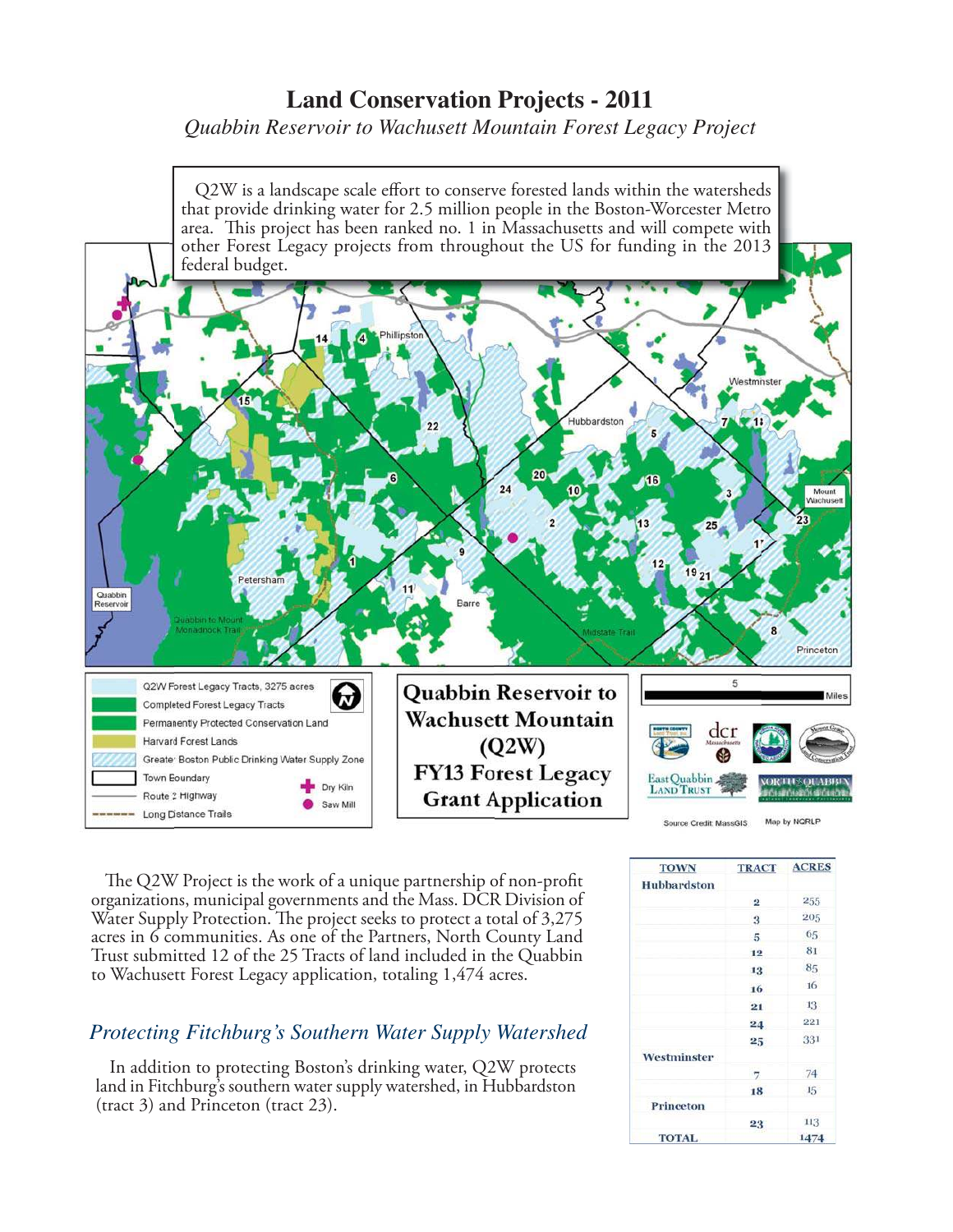## **Protecting Drinking Water while Conserving Important Landscapes**

*Southern Monadnock Plateau - Phase II Forest Legacy Project*

With Funding from SMP II, North County Land Trust has helped communities protect drinking water sources. Protecting these sources sometimes means conserving land in other communities. In this way land conservation protects water resources for one community while preserving a scenic landscape or recreational trails for another community.



#### *Protecting Fitchburg's Northern Water Supply Watershed*

North County Land Trust has worked with the Fitchburg Water Department to protect over 280 acres of land in the northern watershed in the past 3 years. NCLT helped the City to access grant resources from the Federal Forest Legacy Program, Mass. Water Supply Protection program and Private Foundations.

The land conserved is in Fitchburg, Ashby and Ashburnham, including the scenic landscape around Jewell Hill in Ashburnham. The Towns of Ashby and Ashburnham have supported these conservation projects.

## *Conserving the Riverfront in Gardner, while Protecting Templeton's Water Supply*

North County Land Trust is working with the City of Gardner to protect 140 acres of pristine riverfront property on the Otter River, bordering Gardner and Templeton. While conserving the intact gravel eskers and 1.25 miles of riverfront on this property, this project also protects drinking water for the Town of Templeton. The property is entirely within Water Supply Protection Zone II of Templeton's Otter River Well. This project is funded by the Southern Monadnock Plateau Forest Legacy Project and a state water supply protection grant.

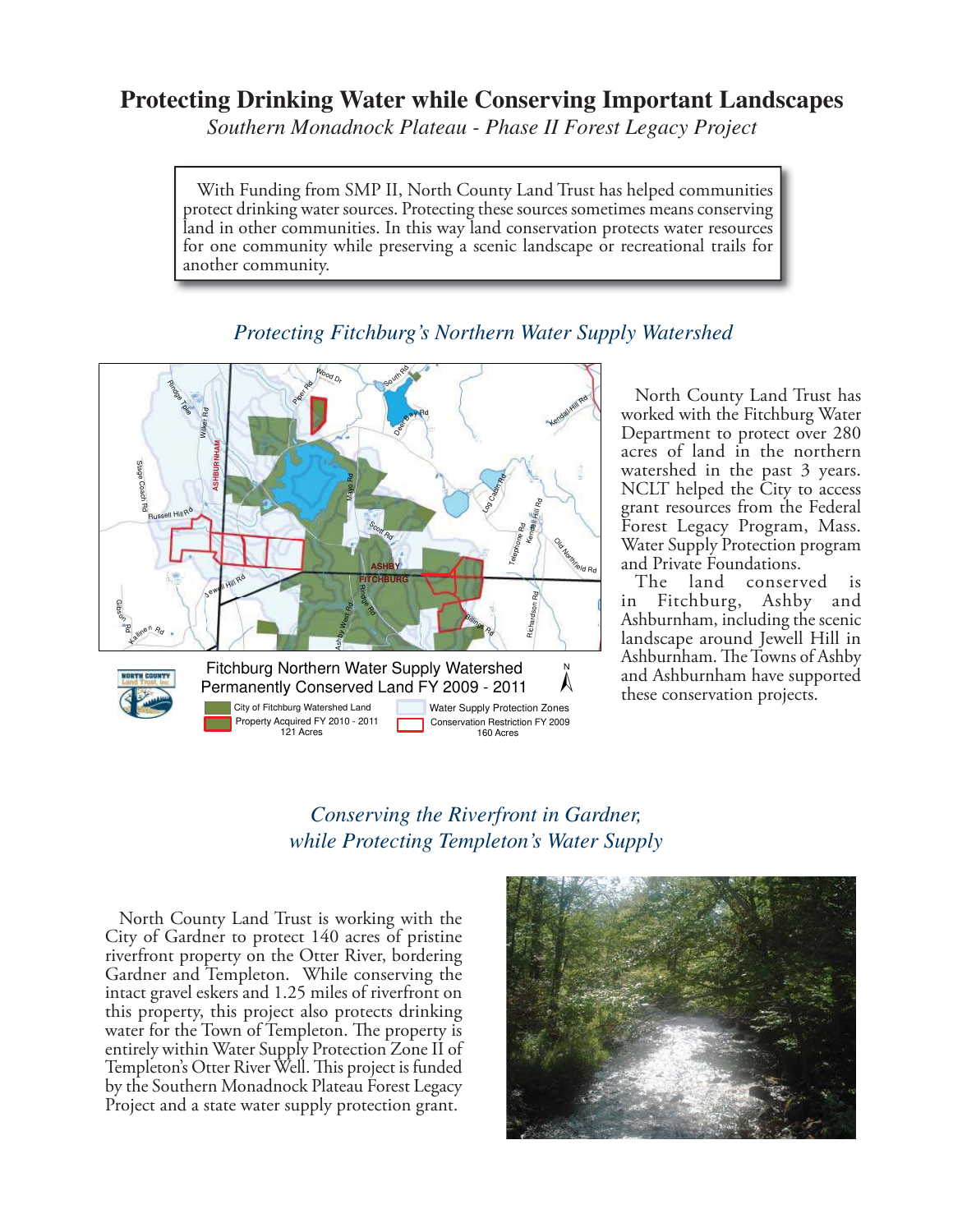# **Environmental Education Programs in Fitchburg Public Schools**

 For the 2nd consecutive year, North County Land Trust has been awarded a grant to provide environmental education programs in Fitchburg public schools.

In the 2010-2011 school year, a grant from the Community Foundation of North Central Massachusetts enabled us to provide an after school enrichment program to 60 Crocker Elementary School students in grades  $3 \& 4$ , with an outdoor nature-based theme. We conducted a watershed education program with an additional 165 5th graders in Longsjo Middle School. Both programs were provided in partnership with the Nashua River Watershed Association (NRWA).



*The River is our Classroom.* 

*NCLT's Crocker Conservation Area and the Nashua River are sites for environmental education activities.* 



*Find Your Tree Game* 

In the 2011-2012 school year, NCLT received a grant from the Ronald Ansin Foundation to continue the environmental science enrichment program with Longsjo Middle School 5th graders. While continuing our partnership with NRWA, we have created a new partnership with Appplewild School, whose 8th grade students will serve as mentors and 'big brothers-big sisters' for the LMS 5th graders.



*NCLT's environmental educator, Laurie Nehring uses the Longsjo Middles School grounds for lessons about water runoff .*

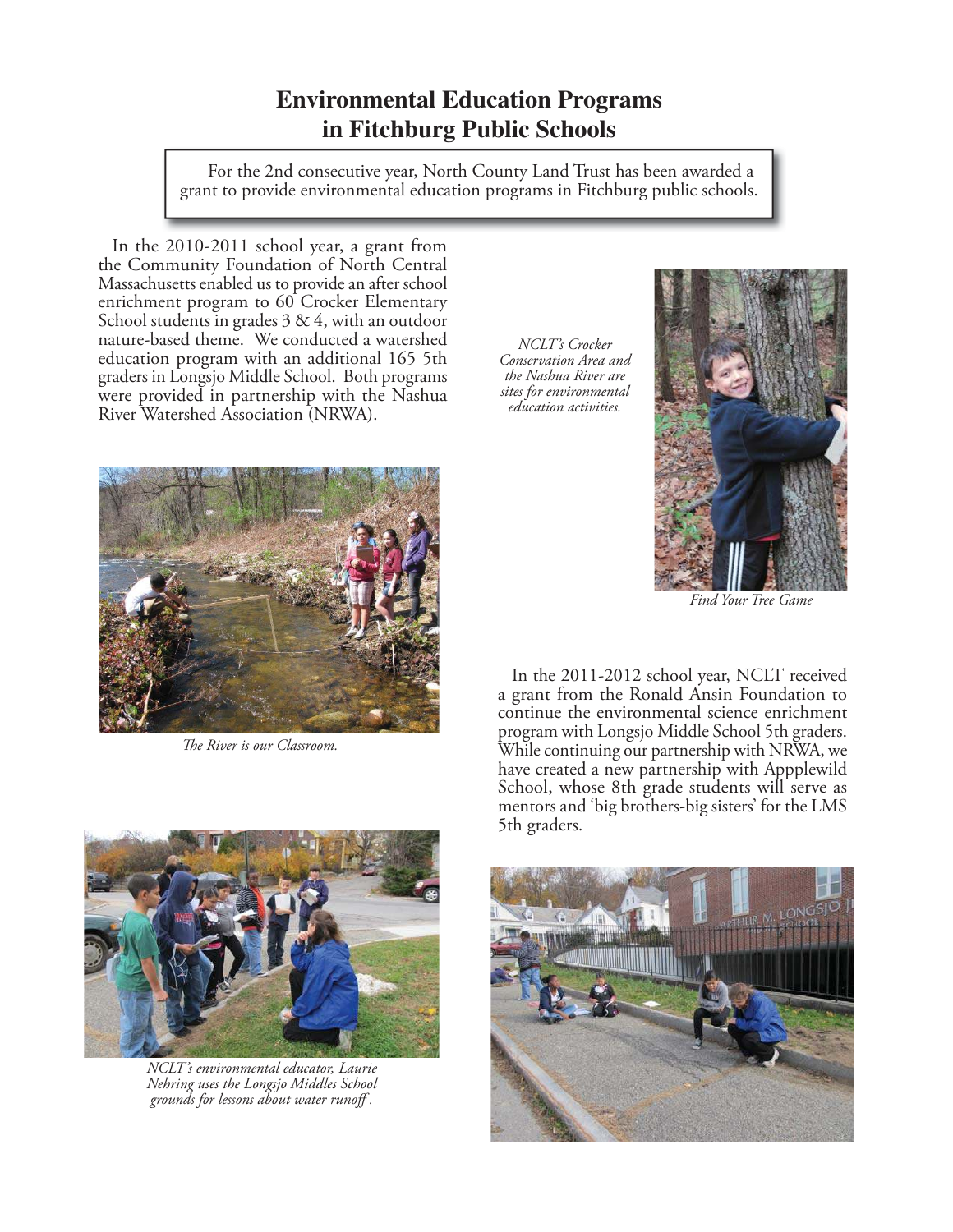# **Land Stewardship**

#### *Harnessing the Power of Volunteers*

Volunteers are essential to achieving NCLT's land stewardship goals. From trail work on our conservation areas to field work by our AmeriCorps land steward, volunteers help us manage and maintain our conservation areas and meet our monitoring obligations for restricted land in our care.



*AmeriCorps Land Steward, Jenn Tuomala and NCLT President, Alan Rousseau work with volunteers to maintain trails at Rome Conservation Area.*



*NCLT Director, Jim Walsh led a group of volunteers from DRS Power Technology in a trail work day which included the installation of bollards and chains to prevent unauthorized access to Crocker CA trails by motor vehicles.*



**ROME CONSERVATION AREA** - Gardner. The first meeting of the Rome CA Stewardship Committee took place this spring at Mount Wachusett Community College. MWCC Students, local Boy Scout leaders and residents discussed new trail initiatives, including construction of a trail linking Rome CA to the Gardner City Forest.

**CROCKER CONSERVATION AREA** & Overlook Reservoir Conservation Restriction Fitchburg. The Crocker CA Stewardship Committee met at Applewild School to discuss several issues, including water levels in Overlook Reservoir, management of visitors with dogs and an upcoming timber harvest. Our AmeriCorp land steward completed field work and GIS mapping for a Baseline Documentation Report which will document conditions on the ground at Crocker



on opening day. *Volunteers participating in the United Way Day of Caring, led by Keith Bockus (front), repaired stone walls on Underwood Road CA.*

#### **UNDERWOOD ROAD CONSERVATION**

**AREA** - Hubbardston. NCLT's newest conservation area opened to the public this fall. A gift from Tom and Mary Robinson of Hubbardston, this 65-acre wooded parcel is already popular with local residents. In preparation for the opening, signs were erected, and trails were cleared and marked. More than 25 people (and their dogs) joined us for a hike

## *Our Conservation Restrictions*

NCLT is responsible for six conservation restrictions on private property in four communities, Ashby, Fitchburg, Lunenburg and Templeton. With the help of our AmeriCorp land steward, Jenn Tuomala, we have completed Baseline Documentation Reports on five properties. These reports provide essential documentation that enable us to monitor these properties for compliance with the conservation restriction. Jenn is working with other AmeriCorps land stewards to train volunteer monitors. These volunteers will help us fulfill our obligation to monitor each conservation restriction annually.